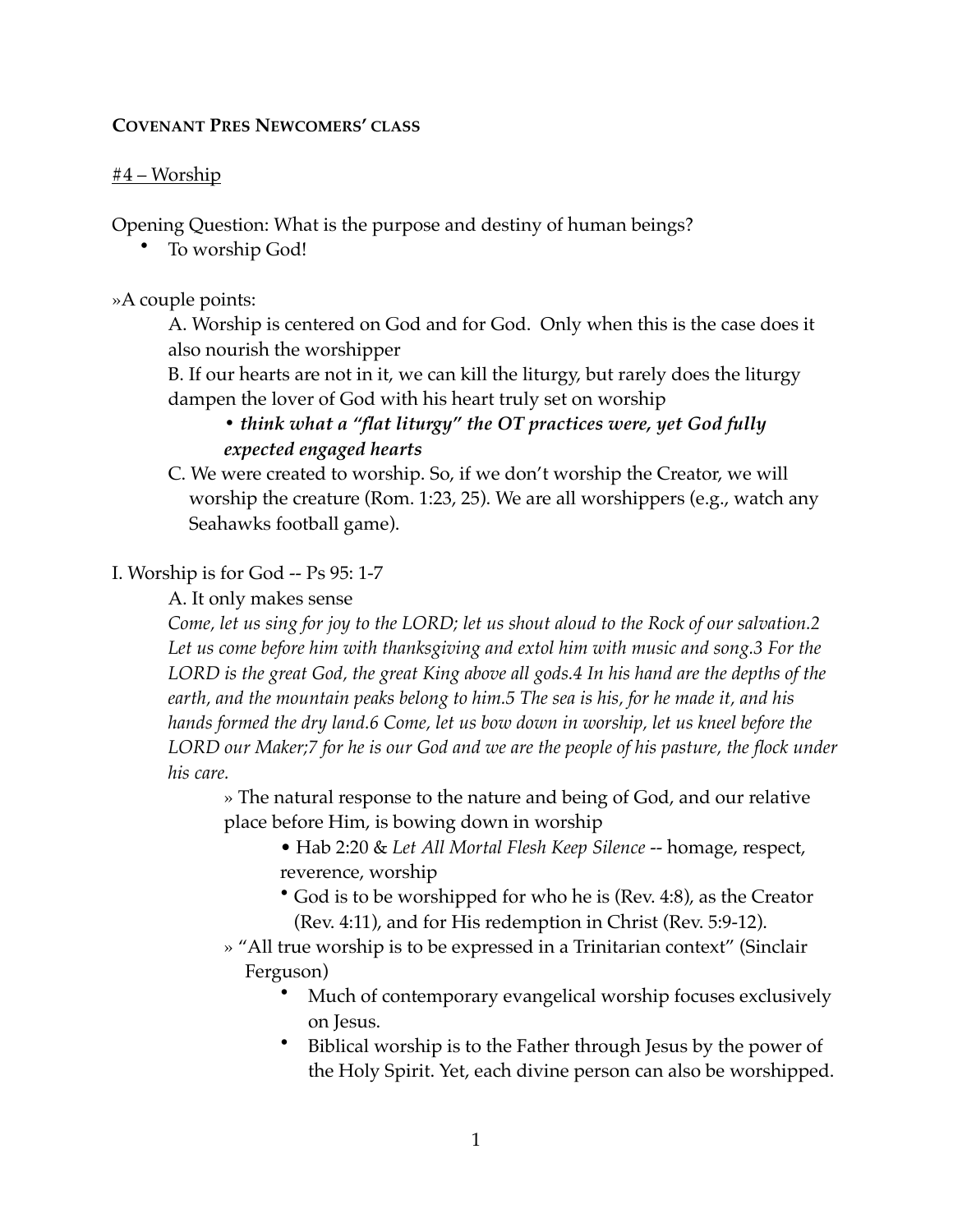B. All of life is worship, but the public worship of God's people is the thing Scripture covers in such detail

- 1. All of life is worship -- Rom 12:1-2; 1 Cor 10:31
	- so crucial to remember this
- 2. Public worship is central to the identity of God's people
	- a. The Tabernacle (Exodus 25-30); the Temple (1 Ki 5-8)
	- b. It was Jesus' and Paul's custom -- Luke 4:16; Acts 17:2
	- c. So with the early church -- Acts 2:42
	- d. So with post-NT church once persecution lifts
		- even if it meant the conversion of pagan temples

C. Worship is not, then, entertainment, "seeker sensitivity", looking to have our needs met rather than coming to offer "sacrifices of praise"

1. It is a unique place, a unique culture with an identity separate from, and sometimes contrary to, the world -- Ps 73:17

• Frederica Matthews-Green

2. It is God who sets requirements we long to meet -- John 4:23ff

3. As we understand the worship of heaven from John's Revelation, it is radically God-centered

4. The great danger in a culture of consumerism

- A Short Biblical Theology of Worship
	- A. Cosmos as Temple
		- "God does set up the cosmos so that only people will have a place. He also sets up the cosmos to serve as his *temple* in which he will find rest…" (John Walton, "Creation," in Dictionary of the Old Testament: Pentateuch)
	- B. Garden of Eden as Sanctuary
		- "The garden of Eden is not viewed by the author of Genesis simply as a piece of Mesopotamian farmland, but as an archetypal *sanctuary*, that is, a place where God dwells and where man should *worship* him" (Gordon Wenham).
		- Man's task in the Garden is to "work it and keep it" (Gen. 2:15). When used together, these two verbs are linked to the work and service of priests in the tabernacle and temple (Num. 3:7-8; 8:26; 18:5-6). Adam's work was priestly in nature. "The man is appointed first and foremost as a guardian of sacred space; he was not created simply to be a gardener" (Alexander,
	- C. Promise of God Dwelling Among His People
		- The Bible begins with the the Lord walking with Adam and Eve in the Garden (Gen. 3:8).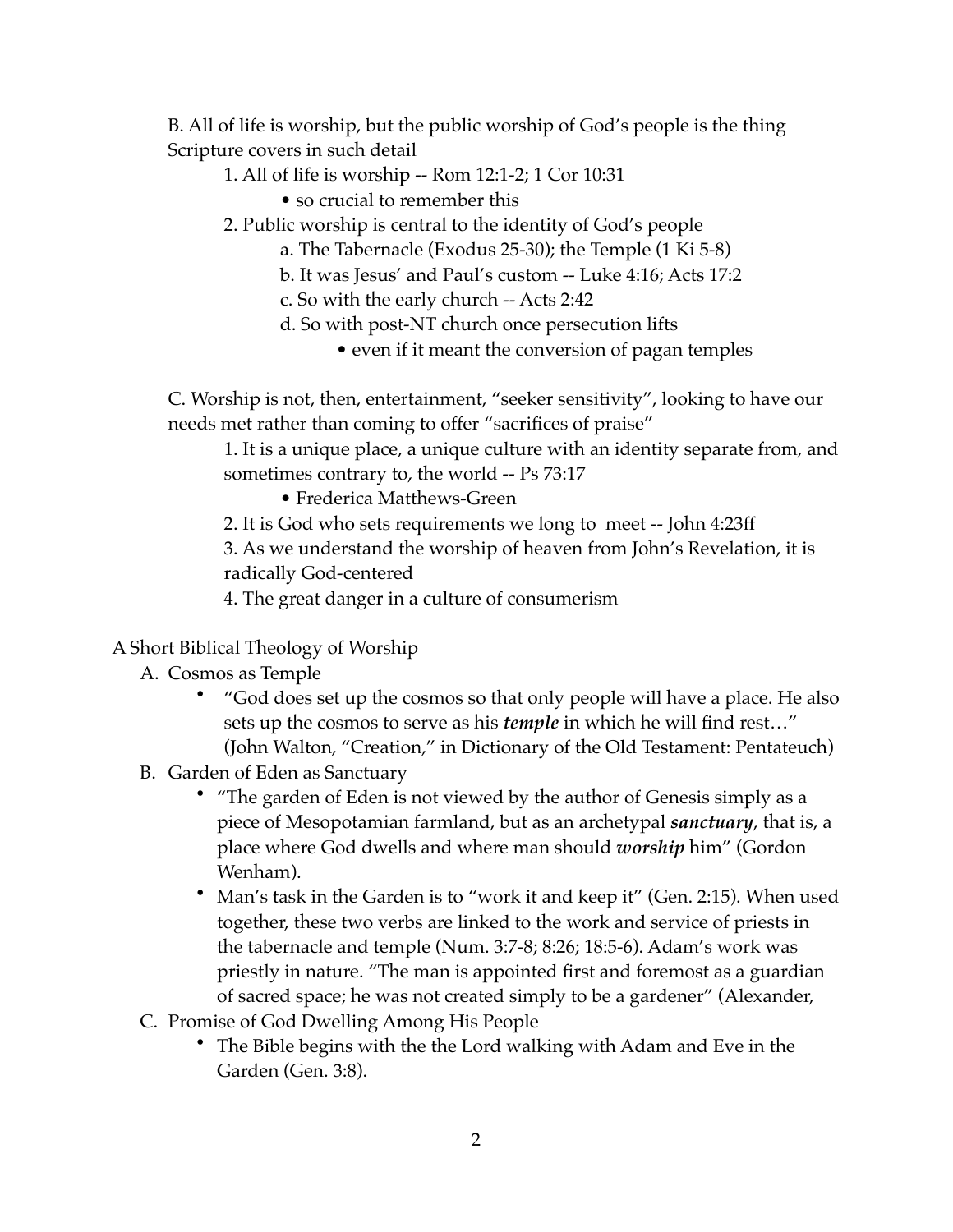- o God's covenant promise: "I will make my dwelling among you… And *I will walk* among you and will be your God, and you shall be my people (Lev. 26:11-12).
- o See also Ex. 6:7; 29:45; Jer 7:23; 24:7; 30:22; Ezek and in the N.T., 2 Cor 6:16;
- God dwelt among his people in the tabernacle in the wilderness.
	- o "I will dwell among the people of Israel and will be their God" (Ex. 29:45; cf. 40:34-38)
	- o A tabernacle for worship (the place where sacrifices were offered)
	- o The tabernacle is a second Eden (Ge. 3:24; Exod 25:18-22)
- God dwelt among his people in the Jerusalem Temple.
	- o "But will God indeed dwell on the earth? Behold, heaven and the highest heaven cannot contain you; how much less this house that I have built" (1 Kings 8:27).
- Jesus "tabernacled" with his people.
	- o "And the word became flesh and dwelt among us." "Dwelt" means "pitched his tent" or "tabernacled." Recalls Israel's tabernacle where God dwelt in their midst.
- Believers are now the temple of the living God (2 Cor. 6:16)
	- o The Holy Spirit now indwells God's people (1 Cor 6: 19)
	- o Believers are a "spiritual house" and a "holy priesthood" and offer "spiritual sacrifices to God" (1 Pet 2:5).
- The Biblical story ends with God dwelling with his People
	- o "Behold, the dwelling place of God is with man. he will dwell with them, and they will be his people, and God himself will be with them as their God" (Rev. 21: 3).
	- o "…the throne of God and of the Lamb will be in it (the new Jerusalem) and *his servants will worship him*" (Rev. 22: 3).

## **COVENANT PRES NEWCOMERS' CLASS**

#4 -- Worship (part two)

» Two points (last time point A):

A. Worship is centered on God and for God. Only when this is the case does it also nourish the worshipper

B. If our hearts are not in it, we can kill the liturgy, but rarely does the liturgy dampen the lover of God with his heart truly set on worship